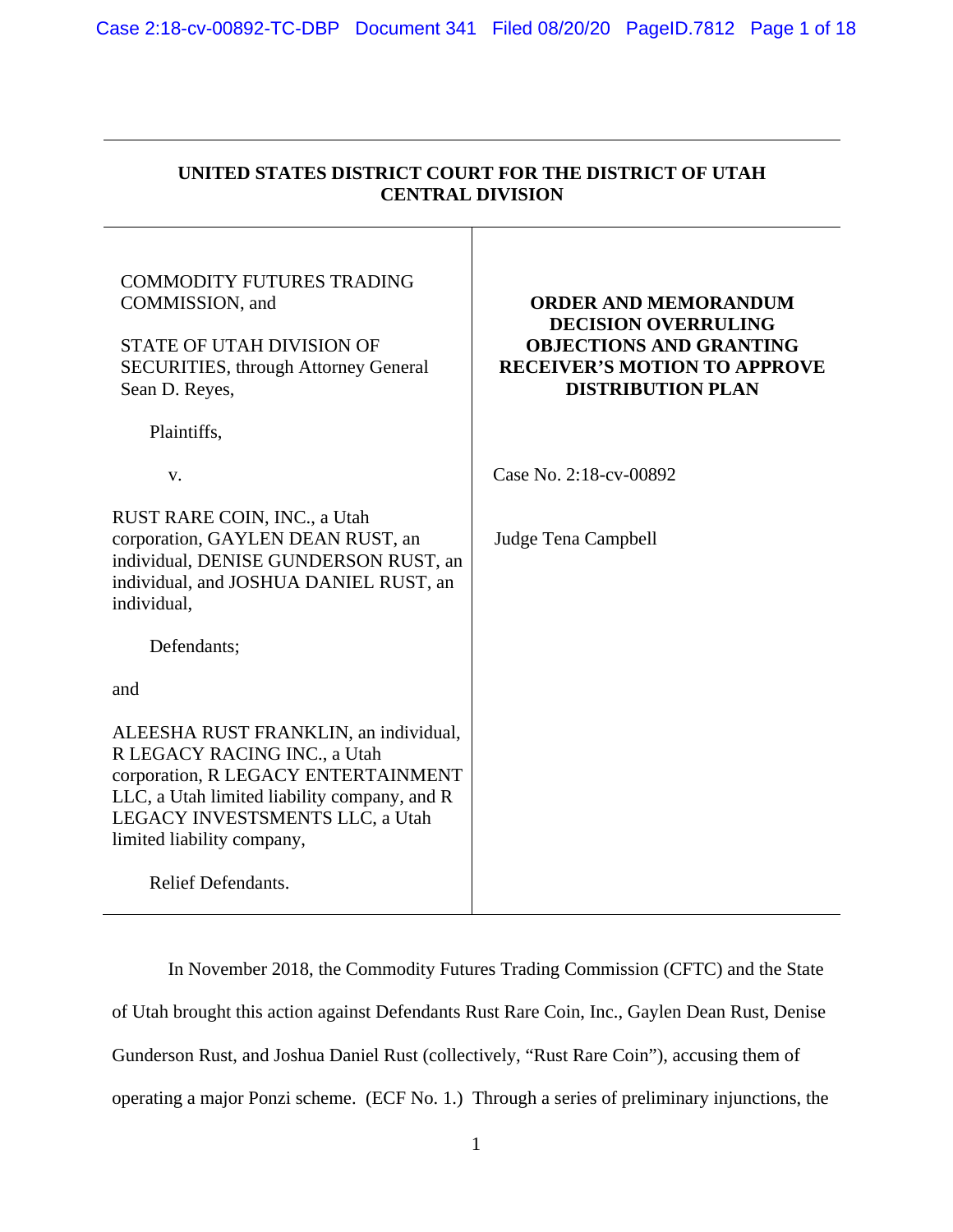court froze all of the assets of Rust Rare Coin. (See ECF Nos. 22, 53, 54, 59, 69, 77.) The court also appointed Jonathan Hafen as Receiver for the Rust Rare Coin estate and instructed him to liquidate its assets. (ECF No. 54.)

 The Receiver has now filed a motion to approve his proposed distribution plan to compensate the victims of the Rust Rare Coin fraud. (ECF No. 298.) The court has received fourteen objections to this proposal. (ECF No. 325). Having reviewed each objection and having considered the arguments made by the objectors at three separate hearings held on August 17 and 18, the court now overrules the objections and grants the Receiver's motion.

### **I. Legal Standard**

"In general, this Court has broad authority to craft remedies for violations of the federal securities laws. . . . The Court has the authority to approve any [distribution] plan provided it is fair and reasonable." S.E.C. v. Byers, 637 F. Supp. 2d 166, 174 (S.D.N.Y. 2009) (internal quotation omitted) (collecting cases); S.E.C. v. Vescor Capital Corp., 599 F.3d 1189, 1194 (10th Cir. 2010) ("It is generally recognized that the district court has broad powers and wide discretion to determine . . . relief in an equity receivership.") (internal quotations omitted).

 In crafting a distribution plan, courts frequently favor a pro rata distribution of funds and disfavor attempts to trace losses to individual investors. See S.E.C. v. Quan, 870 F.3d 754, 762 (8th Cir. 2017) ("Courts have 'routinely endorsed' the pro rata distribution of assets to investors as the most fair and equitable approach in fraud cases.") (collecting cases); S.E.C. v. Credit Bancorp, Ltd., 290 F.3d 80, 88 (2d Cir. 2002) ("[T]he use of a pro rata distribution has been deemed especially appropriate for fraud victims of a Ponzi scheme."). The type of pro rata distribution method that is "most commonly used (and judicially approved) for apportioning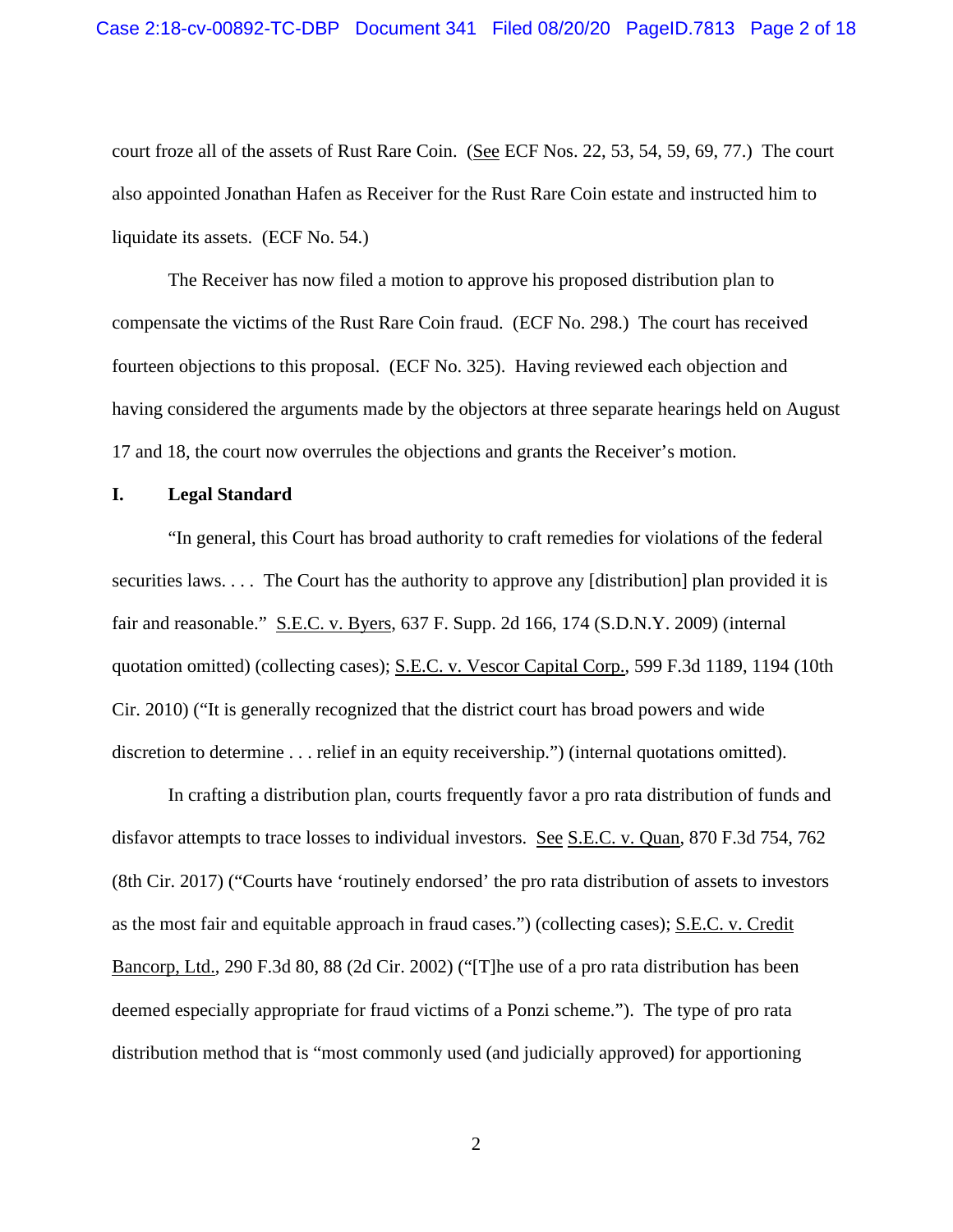receivership assets" is known as the "rising tide" method. S.E.C. v. Huber, 702 F.3d 903, 906 (10th Cir. 2012).

# **II. Proposed Distribution Plan**

 The Receiver's plan is made up of two key components: the use of a class system to categorize and rank the types of claims received and a distribution method based on the rising tide principles.

# **A. Classes**

 First, the Receiver proposes dividing the potential claims into six distinct classes, with claims in lower classes receiving no distributions until the claims in higher classes have been fully satisfied.<sup>1</sup> The six classes are:

- 1. Administrative costs of the Receiver and the Rust Rare Coin estate;
- 2. Tax liabilities;
- 3. Secured creditors (to be paid out of the proceeds of their collateral);
- 4. Unsecured creditors and defrauded investors;
- 5. Non-recognized trade creditor claims; and
- 6. Insider or subordinated claims.

As a practical matter, the Receiver believes the first, second, and third classes will be

paid in full, the fourth class will be paid in part, and the fifth and sixth classes will receive no

payments.

<sup>&</sup>lt;sup>1</sup> Under this court's earlier orders, all claims were to be filed with the Receiver by October 4, 2019. (ECF No. 239.) The Receiver represents that it has received 605 claims seeking a total of approximately \$168 million. At present, the Receivership estate has only approximately \$10 million to distribute. The Receiver is still evaluating these claims to determine which should be allowed and which should be denied. Once the Receiver completes this work, claimants will have an opportunity to object to the Receiver's conclusions regarding the validity of each claim. This order addresses only the distribution procedures in general, not the validity of any particular claim that will ultimately be paid out using these procedures.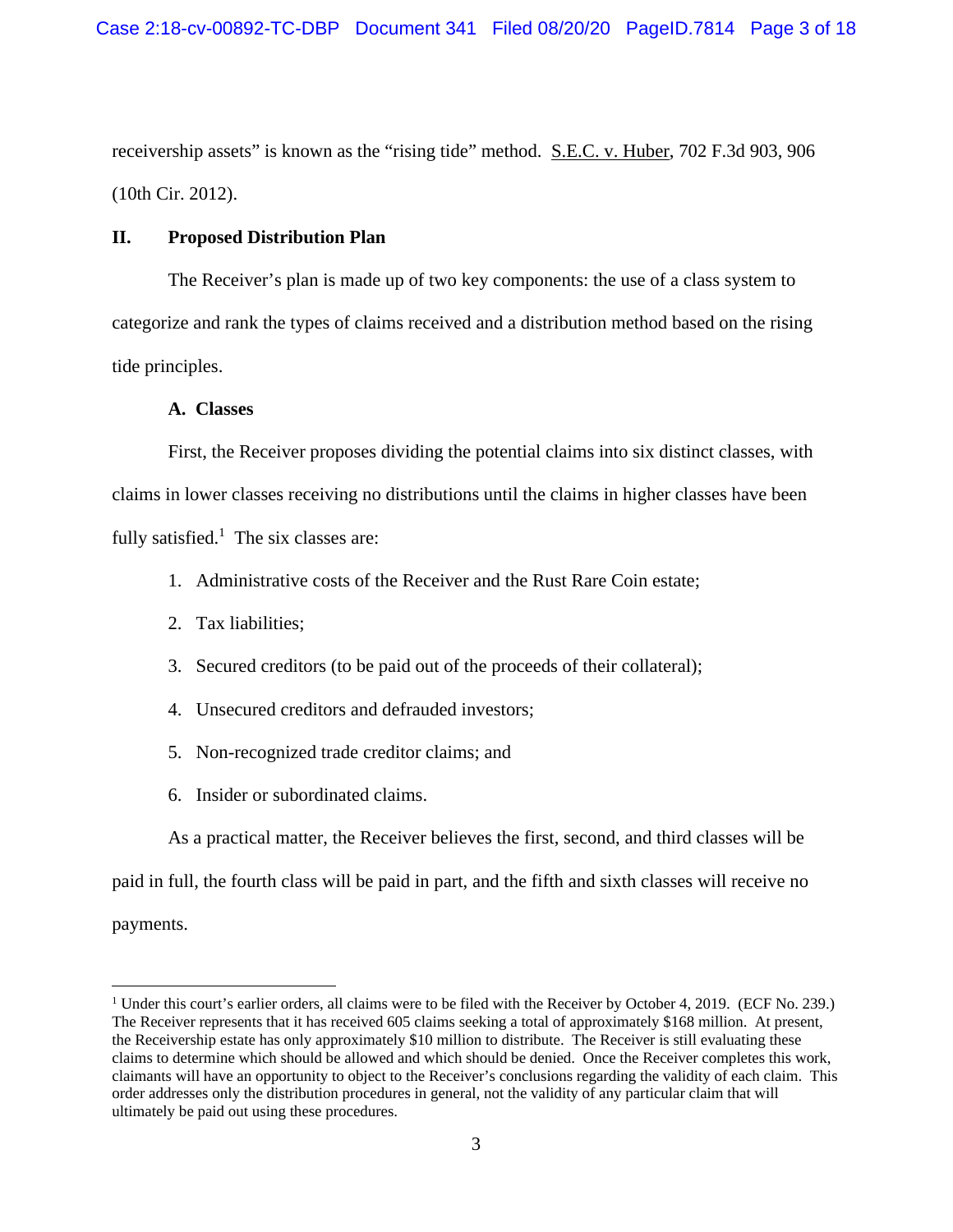## **B. Rising Tide Distribution**

 Second, the Receiver proposes distributing assets using the rising tide method. This is essentially a pro rata distribution that takes into consideration not only how much a person invested with Rust Rare Coin, but also what percentage of their investment was returned to them before the Receiver was appointed.

| Investor | Adjusted Investor<br>Claim | Pre-Receivership<br>Recovery | Percentage<br>Return |
|----------|----------------------------|------------------------------|----------------------|
|          | \$100,000                  | \$0.00                       | 0%                   |
| В        | \$200,000                  | \$40,000.00                  | 20%                  |
|          | \$100,000                  | \$80,000.00                  | 80%                  |

The Receiver uses the following hypothetical to explain the calculations:

Under this scenario, Investor A would be the first to receive a distribution, as their percentage return is 0%. Investor B will not receive a distribution unless and until Investor A has received a 20% percentage return or, in this illustration, distributions of \$20,000.00. In the event Investor A receives \$20,000.00 in distributions and there remain additional funds to distribute, Investor B will begin receiving distributions with Investor A proportionate to their Allowed Claims. Based on the above illustration, in the event there is an additional \$6,000.00 to distribute, Investor A would receive \$2,000.00, and Investor B would receive \$4,000.00 (an additional 2% return to each Investor). Investors A and B will continue to receive distributions to the exclusion of Investor C until Investors A and B have both received an 80% percentage return. In the event Investors A and B receive distributions sufficient for both to receive an 80% percentage return and there remain additional funds to distribute, Investor C will begin receiving distributions with Investors A and B proportionate to their Allowed Claims.

(Mot. at 7 (ECF No. 298).) Using this method, the Receiver estimates that about 75% of

claimants would receive at least some type of distribution.

//

//

//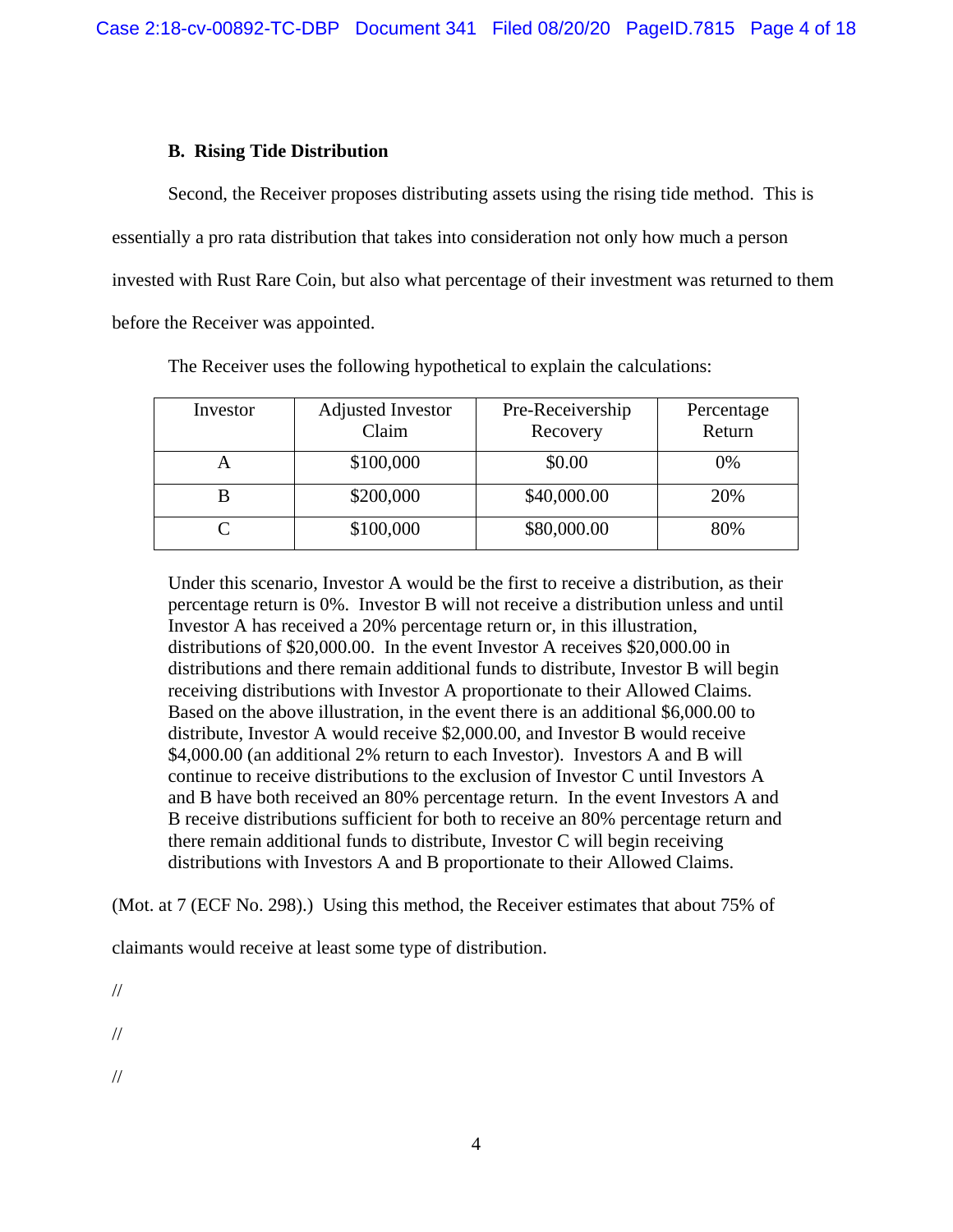### **III. Objections**

### **A. Class-based Objections**

#### 1. Class Four Objections

 The Receiver's proposed Class Four combines claims from unsecured creditors and defrauded investors. Unsecured creditors include, for example, individuals who sold items to Rust Rare Coin but never received payments; employees of Rust Rare Coin who never received their last paychecks or other benefits; and vendors who provided services to Rust Rare Coin but were never paid. Meanwhile, the defrauded investors category includes all those who invested in the Rust Rare Coin silver pool.

 Daxson Hale (who objects on behalf of himself as well as Jared Clark Gay and J. Scott Rakozy) (see ECF No. 325-7) and Sara McCormick (see ECF No. 325-6) are unsecured creditors who argue that their claims should be placed in a class above the defrauded investors. They maintain that investments are inherently risky and that the investors should have known that there was a possibility that they would lose their investments. Employees and vendors, by contrast, simply entered normal, non-risky contracts with what appeared to be a typical business. Because of this difference in risk, the unsecured creditors contend that their claims should take priority over the investors' claims.

 Alice Jones (who objects on behalf of herself and Jennifer Jones Clawson, Bryan Douglas Jones, Lindsay Erin Jones, and Courtney Jones Nielsen) (see ECF No. 325-8), Gloria Bowman (who objects on behalf of herself and Phyllis Bowman, David Bowman, Katherine Bowman, Sarah Bowman, Jeannette Dieman, and various affiliated trusts and LLCs) (see ECF No. 325-9), and Kathleen Barlow (see ECF No. 325-10) are all defrauded investors who argue that their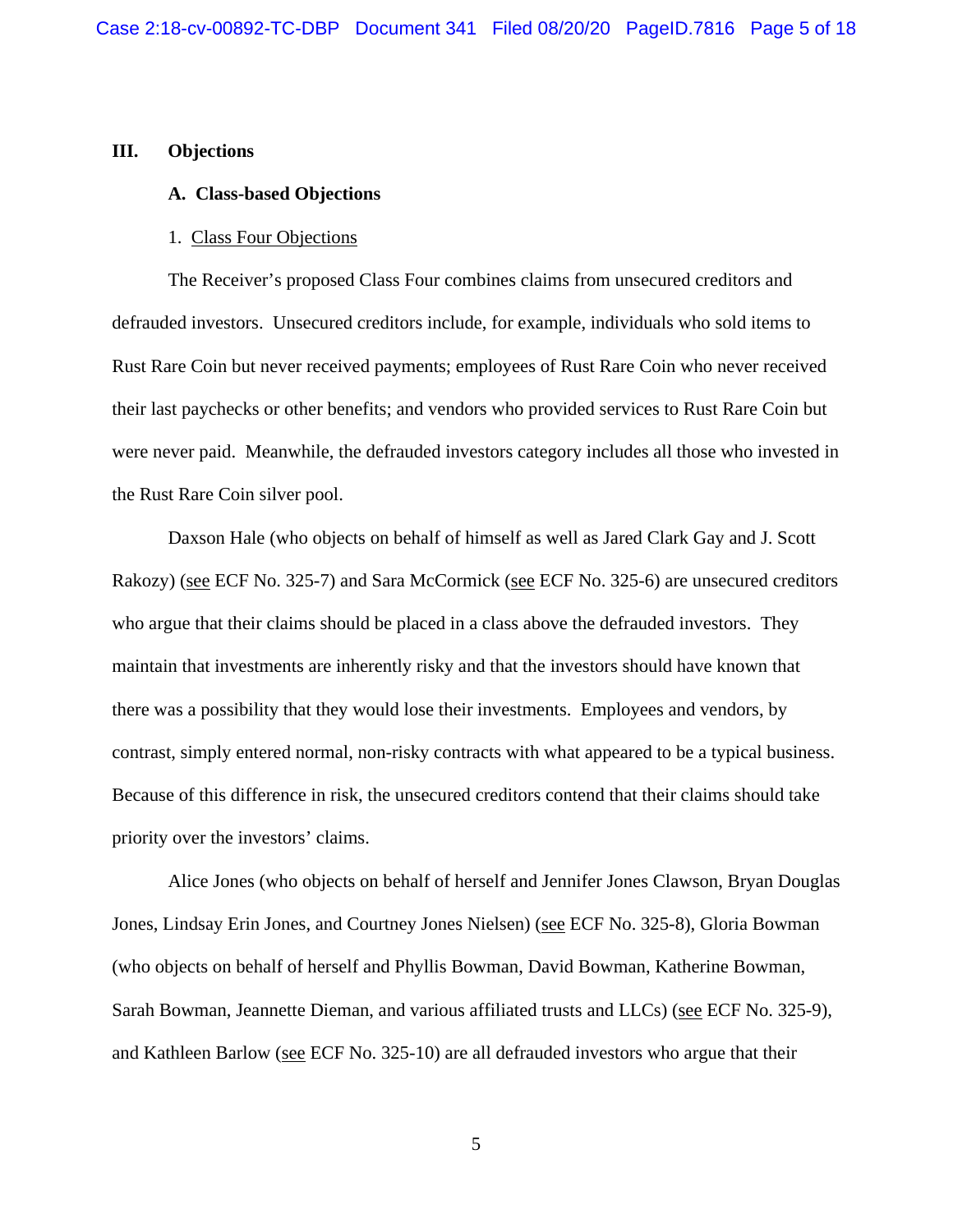investments should receive priority above the claims of unsecured creditors.<sup>2</sup> In response to the arguments above, these objectors point out that unsecured creditors <u>do</u> assume risks when they engage in business. If they did not want to take on such risks, they should have insisted on receiving some type of security interest to protect themselves, which would have allowed them to become secured creditors. The investors take the position that absent such security, these creditors should not get special treatment.

 The investors also assert that it is standard for investor claims to take priority over the claims of unsecured creditors. For support, they cite two cases, C.F.T.C. v. Capitalstreet Fin., LLC, Case No. 3:09-cv-387-RJC-DCK, 2010 WL 2572349 (W.D.N.C. June 18, 2010), and S.E.C. v. HKW Trading, LLC, Case No. 8:050-cv-1076 T-24-TBM, 2009 WL 2499146 (M.D. Fla. Aug. 14, 2009). In both cases, the court approved distribution plans that prioritized defrauded investors above general creditors.

 The court is not inclined to change the Receiver's plan based on these cases. Neither case includes any legal analysis or explanation regarding the relationship between investors and creditors. Instead, it appears that in each instance, the receivers in those cases proposed plans that prioritized investors over creditors, for unknown reasons, and the court accepted those plans because no one objected.<sup>3</sup> Neither case explains what a court should do when a receiver proposes treating the two groups the same and both groups object to that proposal.

<sup>&</sup>lt;sup>2</sup> After initially filing three separate objections, these same objectors filed a joint consolidated objection responding to some of the arguments the Receiver made in response to their initial objections. (See ECF No. 325-11.) <sup>3</sup> At the hearing, the Receiver speculated that the treatment of general creditors in other cases may simply reflect the fact that most of the time, the unsecured creditors, if any, are not entirely innocent. Unlike most Ponzi schemes, this case involved several legitimate enterprises that employed real employees and engaged in real business with customers and vendors. In most Ponzi schemes, by contrast, legitimate contracts are rare and the few employees involved are often complicit in the fraud to one degree or another, which lessens the need to protect their interests in the distribution plan.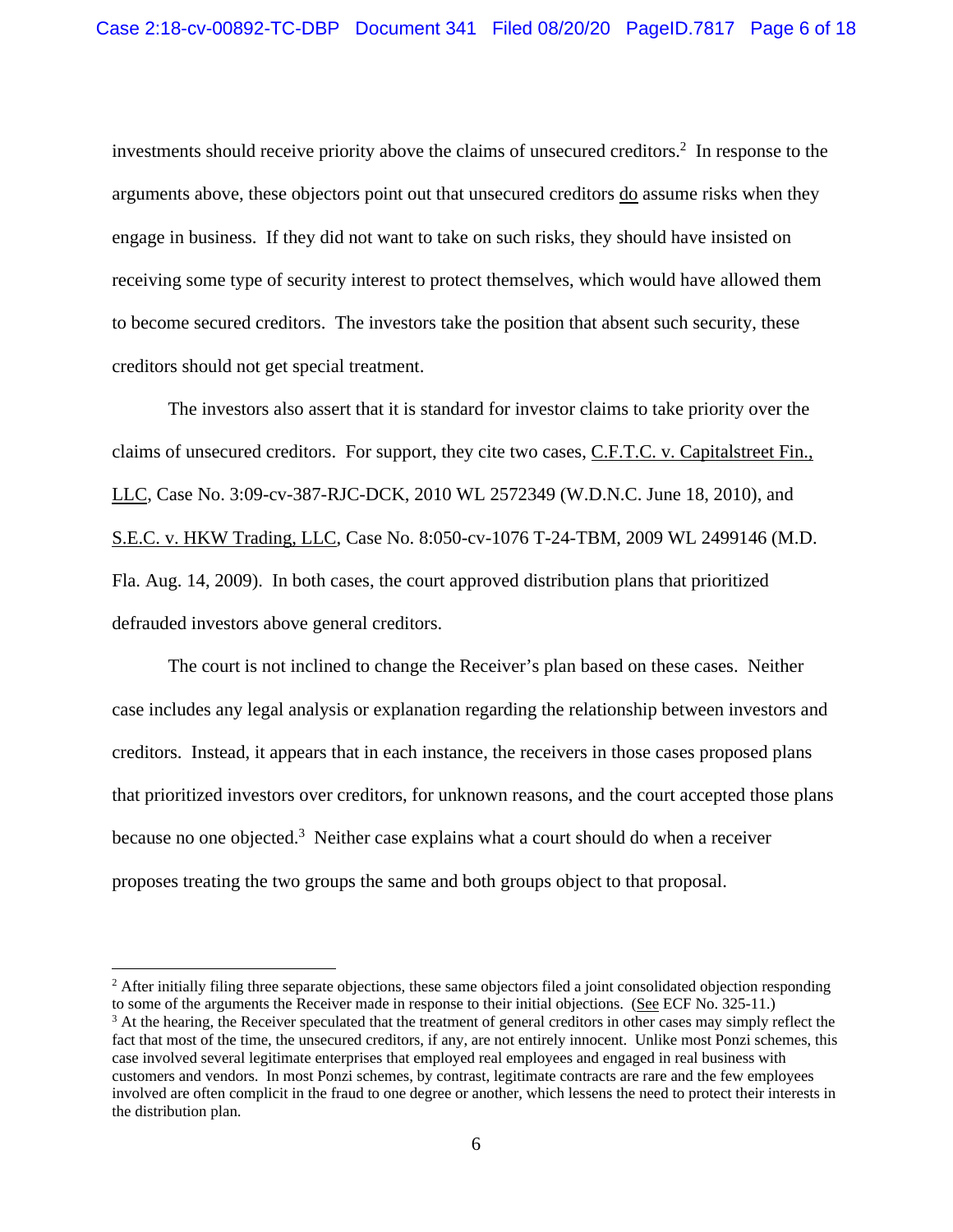Ultimately, the court agrees with the Receiver's view that equity is best served by treating the unsecured creditors and defrauded investors as being part of the same class. On the one hand, it is true that the unsecured creditors were, in some sense, less blameworthy than the defrauded investors. They did not engage in risky behavior like the investors did.<sup>4</sup> On the other hand, the only reason any funds are available to pay the unsecured creditors is because of the unlawful investments Rust Rare Coin obtained. If Rust Rare Coin had simply been a normal enterprise that had gone out of business, the unsecured creditors likely would have had no recovery at all. A recovery is possible here because this was a Ponzi scheme and the Receiver was empowered to claw back distributions made to earlier investors. Accordingly, in some sense, the defrauded investors are subsidizing the recovery of the unsecured creditors.<sup>5</sup>

 Additionally, the Receiver notes that if the unsecured creditors were placed in a class below the investors, none of the unsecured creditors would receive any recovery. The Receiver's goal is to ensure that as many victims as possible receive at least some compensation for their losses and this goal is best accomplished by treating unsecured creditors and defrauded investors as part of the same class.

 Weighing all of these factors—the relative innocence of the unsecured creditors, the fact that the recovery is built on funds contributed by defrauded investors, and the need to help as

<sup>&</sup>lt;sup>4</sup> To be sure, as Ms. Bowman persuasively argued at the hearing, the investors only took on the normal risks associated with any investment, not the risk of being defrauded. Still, it cannot be denied that precious metal investments are necessarily riskier than, for example, government-backed bonds or federally insured bank accounts. <sup>5</sup> Mr. Hale persuasively pointed out at the hearing that the Receiver's administrative costs and fees are also in some sense being paid for by the defrauded investors. The difference, of course, is that the unsecured creditors—though not engaging in the same risky behavior as the investors—still took on the normal risks that accompany any contract entered into in a free market system. Simply put, contracts are sometimes broken and damages are sometimes unavailable. That risk-taking is reason enough to treat the unsecured creditors like the investors rather than like the court-appointed Receiver.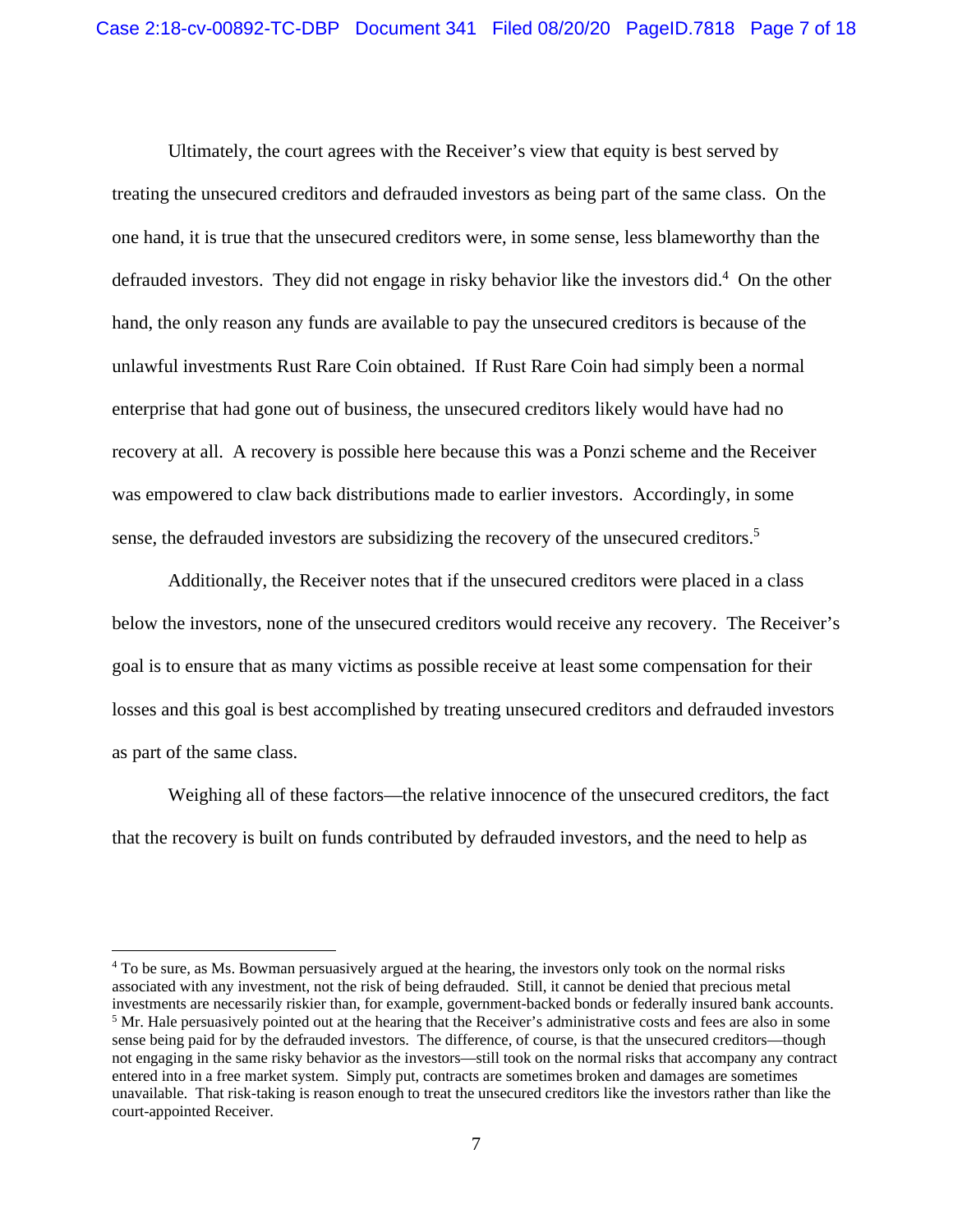many victims as possible—the court agrees with the Receiver that these groups should be treated the same. Accordingly, all of the above objections are overruled.

# 2. Thomas Judd Williams (ECF No.  $325-5$ )<sup>6</sup>

 Mr. Williams believes that a new class should be added to the distribution plan (to take priority above all others, except the administrative costs) for individuals who had a warehouse or bailee relationship with Rust Rare Coin. Mr. Williams alleges that he paid \$30,000 to Rust Rare Coin for the purpose of having Rust Rare Coin purchase silver for him and then store it on his behalf. Mr. Williams maintains that this purchase and storage agreement was never meant to be part of the silver pool scheme operated by Rust Rare Coin.

 The court has already ordered the Receiver to distribute all goods that were being held by Rust Rare Coin on a consignment, appraisal, warehousing, or similar basis at the time of the Receiver's appointment. (See ECF Nos. 294, 306.) The Receiver represents that he has no record of any silver being purchased or stored on Mr. Williams's behalf. "It appears that [Rust Rare Coin] merely accepted Mr. Williams' payment and either never ordered his goods or ordered his goods and subsequently liquidated them to make payments to other investors." (Reply at 10 (ECF No. 327).) Because there are no goods to return to Mr. Williams, the Receiver recommends that Mr. Williams's claim be treated the same as other victims of Rust Rare Coin's fraud, even if Mr. Williams did not intend to participate in the silver pool.

 Even assuming Rust Rare Coin at some point purchased silver for Mr. Williams, the court would nevertheless conclude that he is not entitled to a higher priority than other victims.<sup>7</sup> Mr.

<sup>&</sup>lt;sup>6</sup> Mr. Williams's objection was filed by his attorney, Frank Reed Bennett. He is the only objector represented by counsel, although Peter Guyon, whose objection is addressed below, is also an attorney and is representing himself. 7 Although it is not clear whether Rust Rare Coin ever actually purchased silver on Mr. Williams's behalf, Mr. Williams's argument is stronger if the court assumes that, at some point, there was actual silver that he could have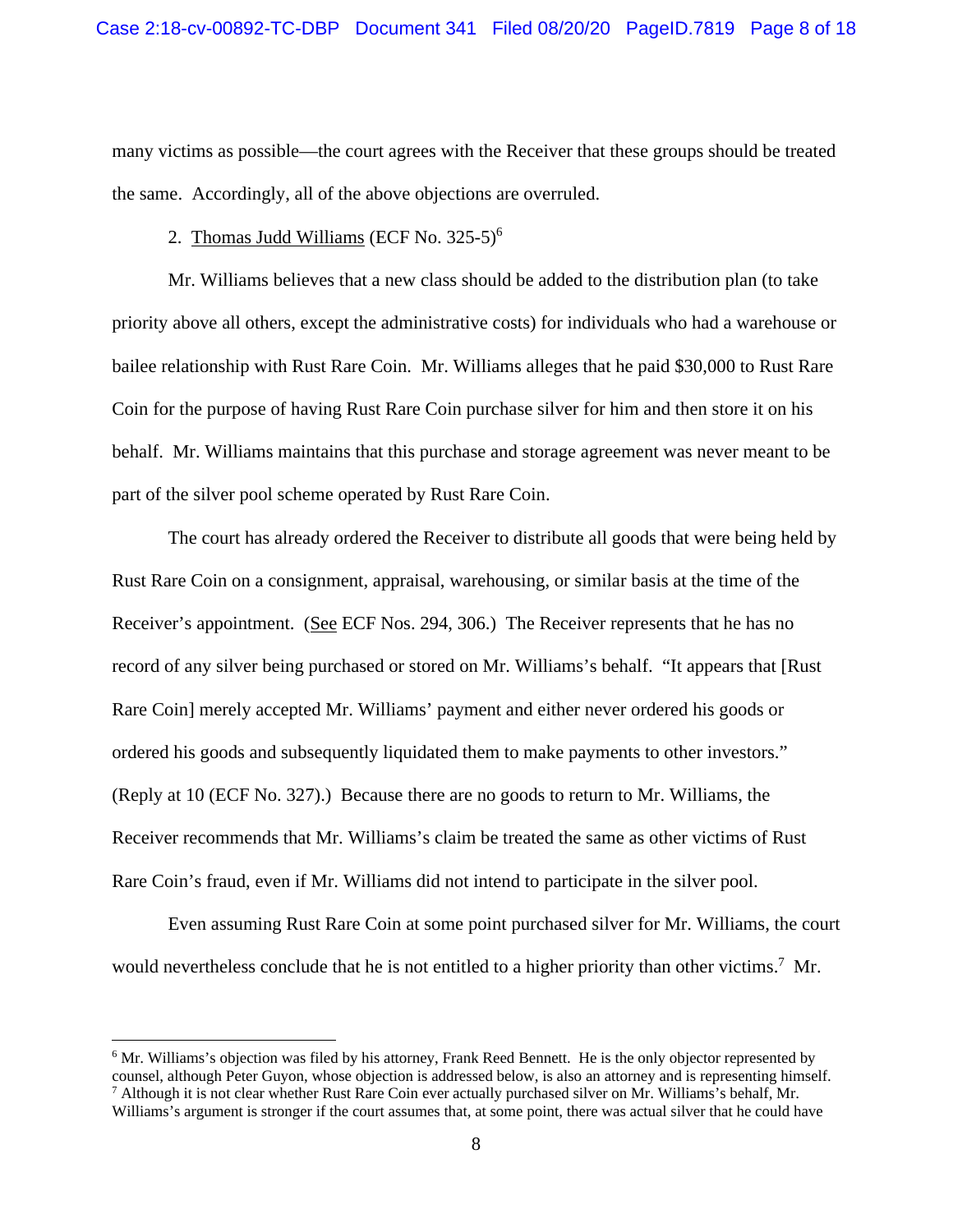Williams's situation is analogous to the facts of Lindsey v. Ipock, 732 F.2d 619 (8th Cir. 1984), which is the end result of one of the cases Mr. Williams cited at the hearing, Missouri v. U.S. Bankruptcy Court, 647 F.2d 768 (8th Cir. 1981).<sup>8</sup> In that case, certain debtors declared bankruptcy and the bankruptcy trustee took control of several grain silos. The trustee sought to sell the grain but several groups moved to stay the sales on the ground that the bankruptcy court lacked jurisdiction over the grain. They argued that the grain had not belonged to the debtors at the time the bankruptcy petition was filed and so was beyond the reach of the trustee.

 During an initial appeal, the Eighth Circuit concluded that the bankruptcy did have jurisdiction because of the debtors' possession of the grain but the court was skeptical that the debtors had ever actually owned the grain. Missouri, 647 F.2d at 774. The Eighth Circuit noted that, on the preliminary record available, it appeared more likely that the grain was simply being warehoused for others, who were the rightful owners of the goods. Id. at 778. The Eighth Circuit warned that the trustee could not sell the grain until the bankruptcy court had "particularly examine[d] its authority to order the sale if title documents indicate that the estate possesses no substantial ownership rights to the grain and that any bona fide dispute over the property exists only between third parties." Id.

 This is the part of the case that Mr. Williams emphasized at the hearing in order to prove that he is entitled to the return of silver held by Rust Rare Coin. He argues that, similar to Missouri, Rust Rare Coin merely possessed, rather than owned, the silver, and the Receiver

claimed. In order to give Mr. Williams the benefit of Rust Rare Coin's unclear records, the court will presume that (at least at some point), Rust Rare Coin did purchase silver for Mr. Williams.

<sup>&</sup>lt;sup>8</sup> Mr. Williams's attorney, Mr. Bennett, referred to this case at the hearing as "In re Cox Cotton Co." That was the name of the underlying bankruptcy but not the name of the decision by the Eighth Circuit to which Mr. Bennett was actually citing.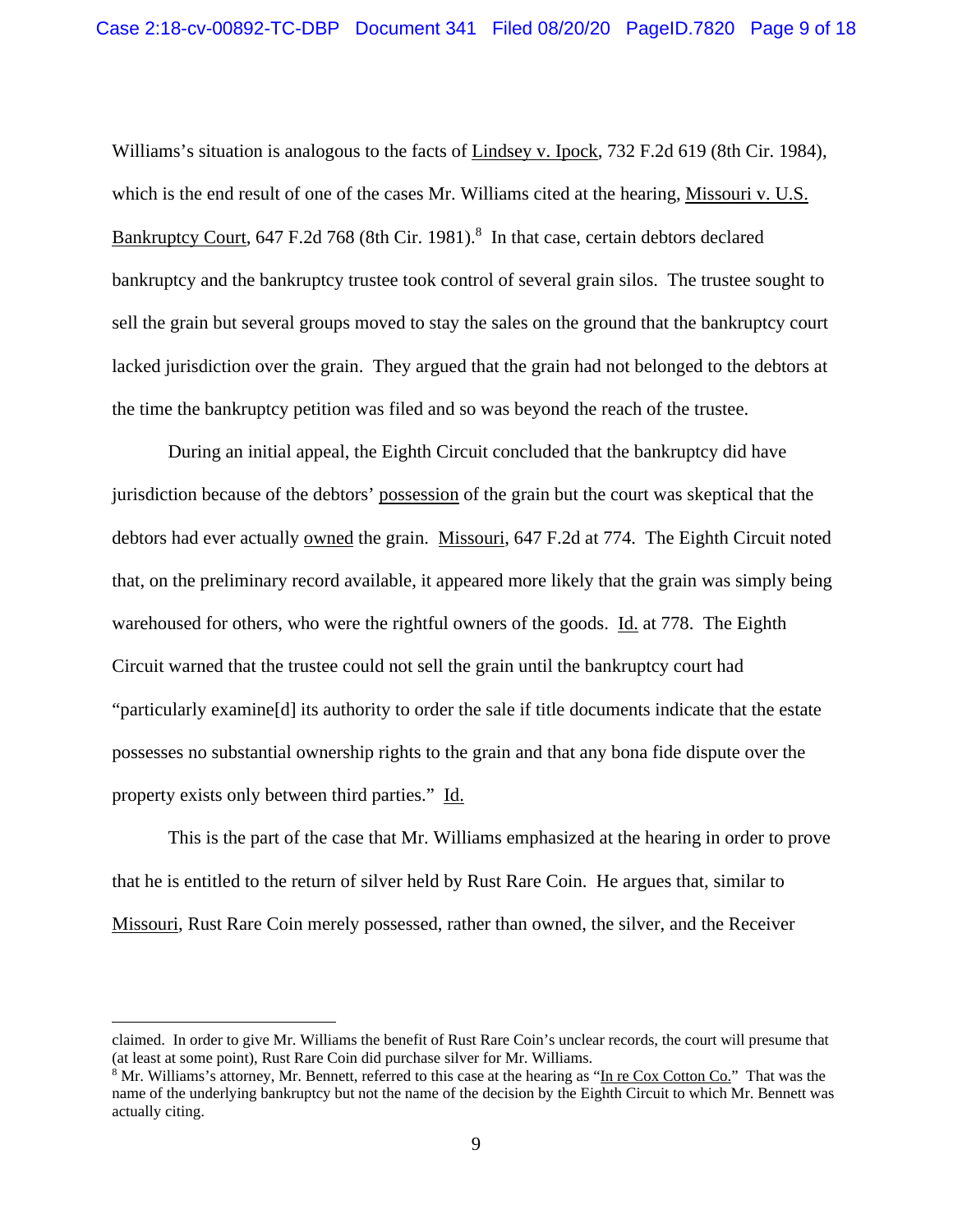accordingly lacked authority to sell it.<sup>9</sup> But Mr. Williams ignores what happened after Missouri. Notwithstanding the Eighth Circuit's skepticism, both the bankruptcy court and the district court concluded that the trustee did have the right to sell the grain and authorized him to do so. Lindsey, 732 F.2d at 622. Rather than appeal that order, certain individuals who claimed an ownership interest in the grain broke into the silos and stole 31,000 bushels of soybeans that they claimed was their property. Id. They were held in contempt of court for interfering with the sale and, after appealing that contempt order, argued that the bankruptcy court never should have authorized the sale of the grain due to the lack of true ownership. But the Eighth Circuit rejected this argument, holding that the individuals could not challenge the sale order in the collateral contempt appeal because they had failed to appeal the original order.<sup>10</sup> Id.

 Here, similarly, the court already held a proceeding to determine whether the Receiver could sell all of the silver in its possession. Mr. Williams did not object as part of that motion and the court authorized the Receiver to liquidate all Rust Rare Coin inventory. (ECF No. 294.) Accordingly, even assuming there had at some point been silver that Mr. Williams could have claimed, the court has already ordered the sale of such silver. As in Lindsey, it is now too late for Mr. Williams to argue that he is entitled to the actual goods.

 For those reasons, Mr. Williams will be receiving a monetary distribution rather than a distribution of goods, like all other investors and unsecured creditors. The only remaining question is whether that distribution should take priority over the other claims. The court

<sup>&</sup>lt;sup>9</sup> Part of the court's holding in Missouri turned on certain provisions of the Uniform Commercial Code that cover fungible goods like grain. See Missouri, 647 F.2d at 775 n.13. The same provisions have been adopted by Utah. See Utah Code § 70A-7a-207. Although the issue was not briefed, the court will assume for purposes of this analysis that the silver pieces purchased by Mr. Williams were similarly fungible.<br><sup>10</sup> The Eighth Circuit also briefly stated that, in any event, it believed the district court's "extensive analysis"

regarding the legality of the sale order was correct. Lindsey, 732 F.2d at 622.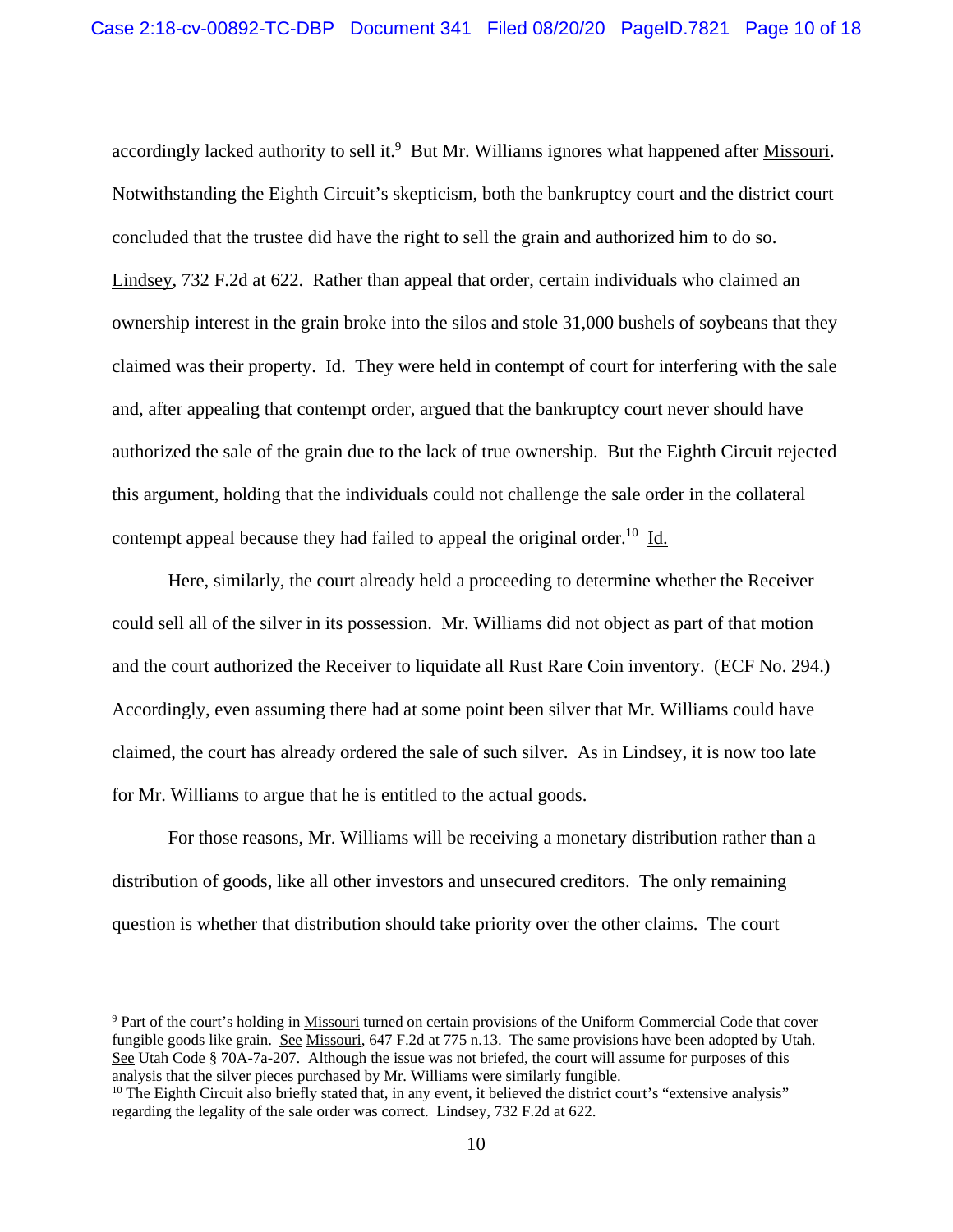concludes it should not. In making this determination, the court has reviewed Basin Elec. Power Co-op v. ANR Western Coal Dev. Co., 105 F.3d 417 (8th Cir. 1997), which is the other case cited by Mr. Williams at the hearing. The court has also reviewed Utah Code §§ 70A-7a-207 and 70A-7a-403, which Mr. Williams also asked the court to consider. While these sources discuss an individual's right to certain goods when there is a warehouse relationship, none of them address what to do when the goods no longer exist. Absent any other authority, and mindful of its broad discretion to craft fair and reasonable distributions in Ponzi scheme cases, the court concludes Mr. Williams should be treated the same as unsecured creditors. That is the category that his claim most resembles and for the same reasons that the unsecured creditors are not being placed in a class above the defrauded investors, the court concludes Mr. Williams should be included in Class Four as well.

For the foregoing reasons, Mr. Williams's objection is overruled.

# **B. Rising Tide Objections**

1. Alan Lambert (ECF No. 325-1)

 Although Mr. Lambert initially filed an objection, counsel for the Receiver represented at the hearing that Mr. Lambert had agreed to withdraw that objection. Accordingly, the court does not address this objection.

### 2. Wayne Hall (ECF No. 325-2)

 Mr. Hall objects on the ground that "it makes no sense to me how someone who's net loss was \$10,000 could potentially get a distribution, while someone who's net loss was \$1,000,000 could potentially get nothing."

 The court recognizes that there are large disparities in the amounts that different individuals invested and that this presents a particular problem for creating an equitable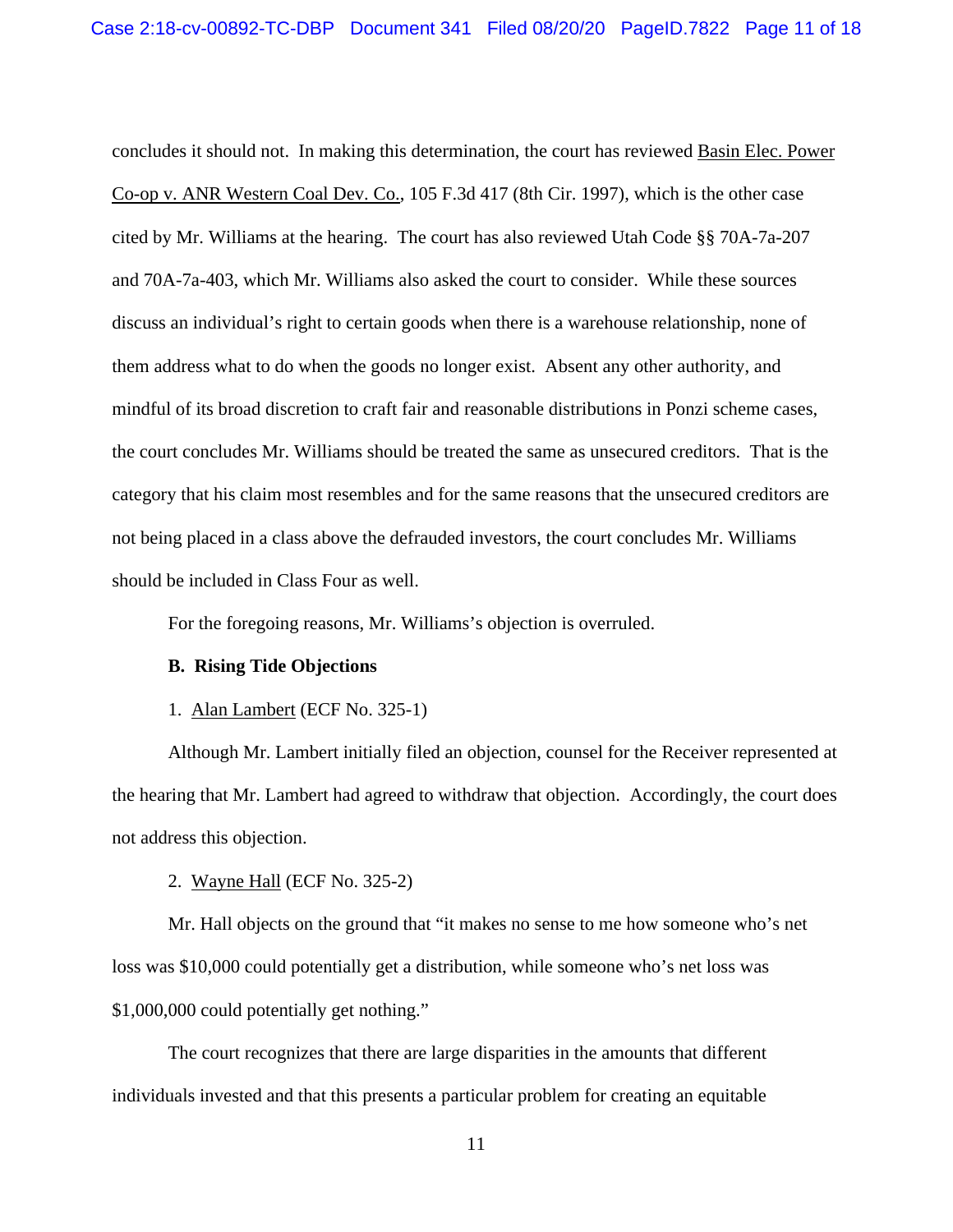distribution. While there is no simple answer, the court ultimately agrees with the Receiver that the best way to handle the different investment amounts is to focus on the percentage of recovery, rather than the raw numbers. In other words, what matters is not whether someone invested \$10,000 or \$1,000,000, but what percentage of their investment they have already recovered. Relying on percentages means that, in some cases, Mr. Hall's concern will come true: a person who invested \$1 million and has already gotten some of that money back may receive nothing, while a person who invested \$10,000 and has not yet gotten any money back will receive a distribution. But the inverse is also true. If someone invested \$1 million and has not yet gotten any of it back, that investor will receive a distribution before someone who invested \$10,000 and has already gotten half of it back. Although imperfect, the court agrees with the Receiver that this is the best possible option.

Accordingly, Mr. Hall's objection is overruled.

3. Adam Wells (ECF No. 325-3)

 Mr. Wells argues that each claim should be evaluated individually, rather than be paid out as part of a formula.

 At least to some extent, each claim will be reviewed individually. The Receiver is taking each claim and comparing it to bank and transfer records to determine whether it is legitimate. If the Receiver rejects any claims, the individual claimants will be able to challenge that decision before this court. After receiving this explanation from the Receiver's counsel during the hearing, Mr. Wells agreed that the process was fair and acknowledged that any concerns he had about how his specific investment amount was calculated could be addressed at a later time.

 Accordingly, in light of the conversation that occurred at the hearing, Mr. Wells' objection is overruled.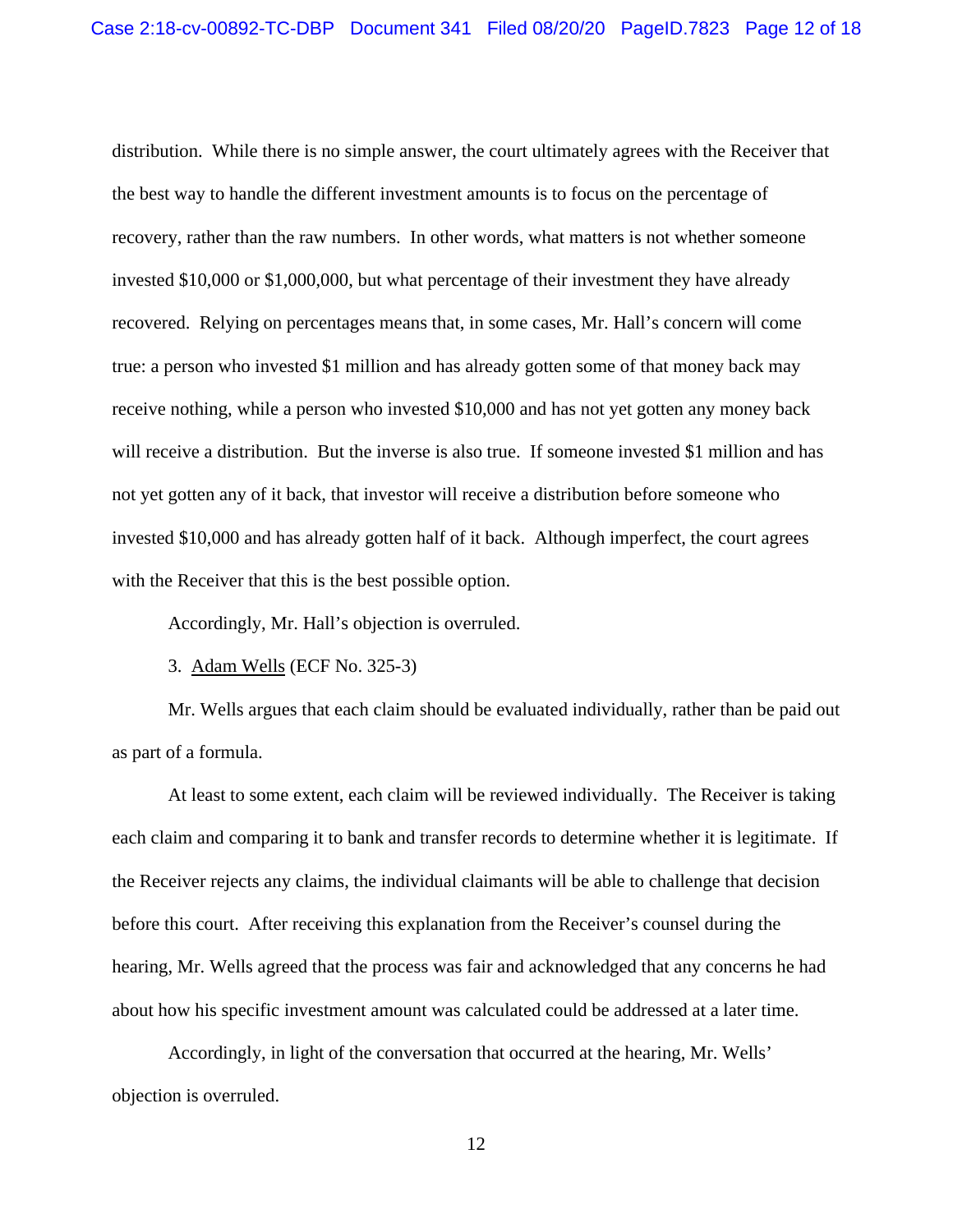#### 4. Catherine and Jim Binsacca (ECF No. 325-4)

 The Binsaccas' objection details all of the negative consequences they have suffered as a result of their investment in the silver pool. Certainly, these consequences bring home the gravity of Rust Rare Coin's fraud. But the fact that the Binsaccas were innocent victims has no bearing on the merits of the proposed distribution plan. After all, except in those situations where the Receiver may affirmatively allege that an investor acted in bad faith, the court will be treating each investor as an innocent victim. Because of the number of individuals involved in the scheme and the wide variety of different circumstances the investors face, the court cannot instruct the Receiver to engage in an individualized assessment of each investor to determine who has the most sympathetic case. The court must treat the investors the same or else be guilty of arbitrariness.

 The Binsaccas also argue that the partial distributions that they were given before the Receiver was appointed should not limit the size of their claim now because that money was used to pay taxes. But the court cannot order the Receiver to exempt the Binsaccas from the requirement that their claim be adjusted based on distributions they have already obtained. There are no articulable lines that can be drawn regarding when to count pre-Receivership disbursements and when to disregard them. Money disbursed by Rust Rare Coin to its investors could have gone toward taxes, interest payments on loans, house payments, car payments, college tuition, other investments, a vacation, or it could have simply been left in a savings account. There is no way for the court or the Receiver to determine which of these disbursements should be ignored and which should be counted when calculating the size of each investor's claim. The court is tasked with creating a "fair and reasonable" distribution plan (see S.E.C. v. Byers, 637 F. Supp. 2d at 174), and an arbitrary rule that counts some pre-Receivership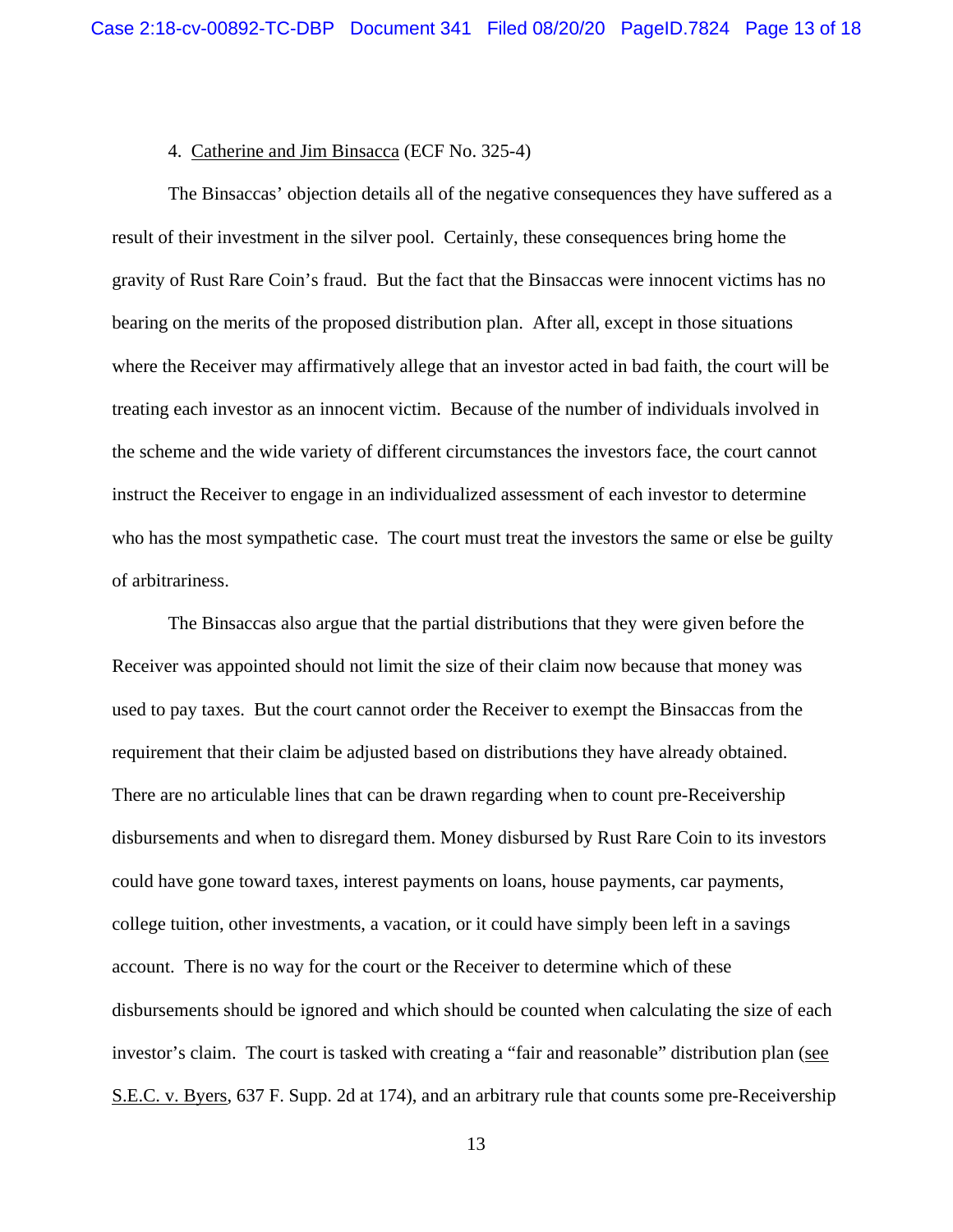distributions against the amount of a claim, while disregarding other disbursements, would not meet that standard. Counting all disbursements, as the Receiver proposes, is the fairest solution.

For these reasons, the Binsacca objection is also overruled.

# **C. Mr. Guyon Objection (ECF No. 325-12)**

 Finally, Peter Guyon, who is a licensed attorney and claims to have represented Rust Rare Coin and various members of the Rust family for the last forty years, has filed an objection that challenges many different aspects of the lawsuit as a whole. Mr. Guyon argues, for example, that there was no Ponzi scheme or securities fraud; that if there was a Ponzi scheme, he was not part of it; that this court lacks jurisdiction over the matter since any fraud or embezzlement would be state law violations, not federal law violations; that certain questions surrounding the definition of a Ponzi scheme should be certified to the Utah Supreme Court; and that this case (assuming it is properly in federal court) should be before a bankruptcy judge rather than this court.

First, the court has already concluded that it has jurisdiction over this case. (See ECF No.

22.) For the sake of completeness, it repeats those findings here.

There are two statutory bases for federal subject-matter jurisdiction: diversity jurisdiction under 28 U.S.C. § 1332 and federal-question jurisdiction under 28 U.S.C. § 1331. Federal-question jurisdiction exists for all claims "arising under the Constitution, laws, or treaties of the United States." 28 U.S.C. § 1331. "A case arises under federal law if its well-pleaded complaint establishes either that federal law creates the cause of action or that the plaintiff's right to relief necessarily depends on resolution of a substantial question of federal law." Morris, 39 F.3d at 1111.

Nicodemus v. Union Pac. Corp., 318 F.3d 1231, 1235 (10th Cir. 2003).

Here, the complaint alleged that Rust Rare Coin violated federal securities laws (see

Compl. ¶¶ 8, 21-78, 86-91), which creates federal-question jurisdiction. The court also has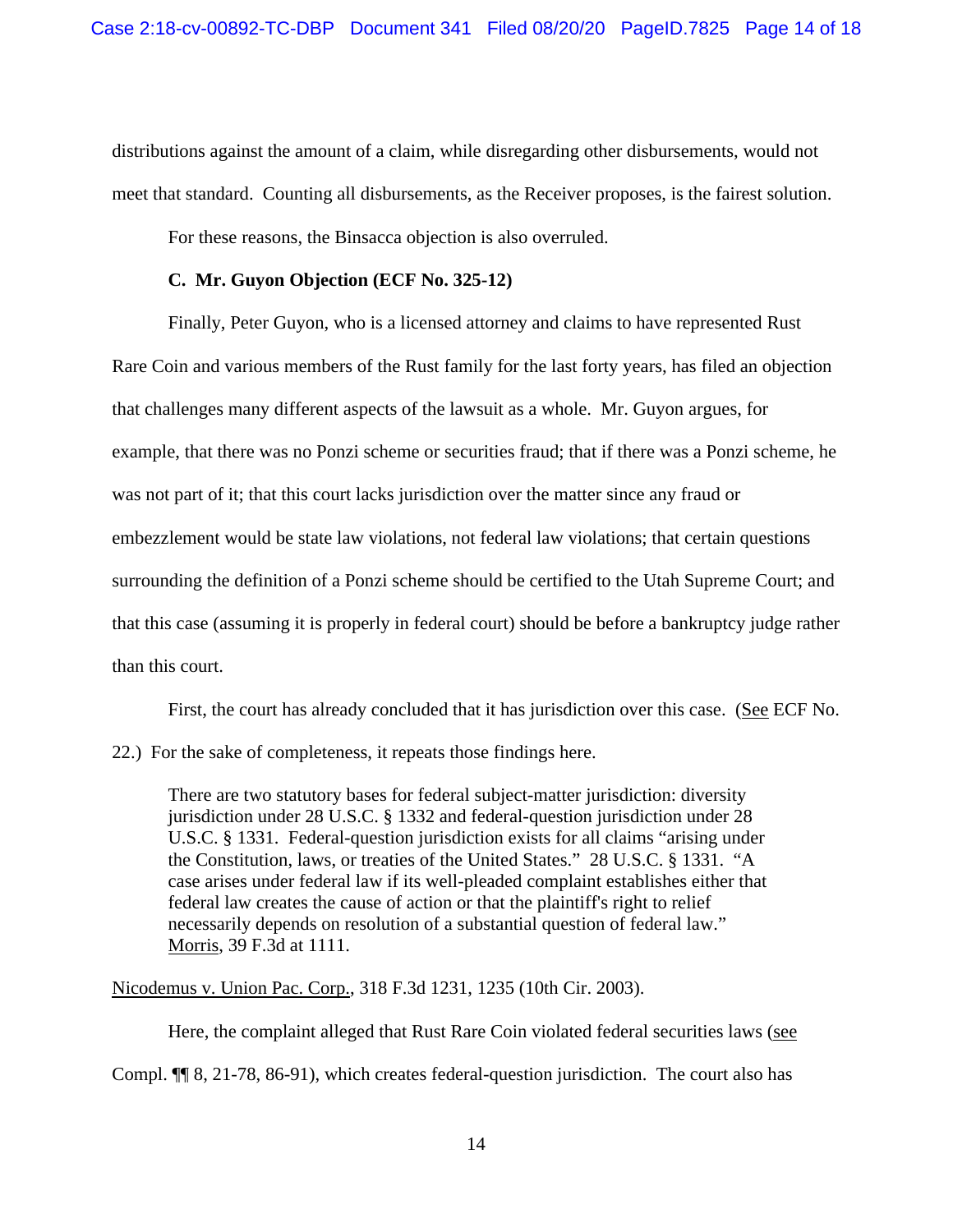supplemental jurisdiction over the related violations of Utah securities laws (see Compl. ¶¶ 92- 108), because those claims are commingled with the alleged federal law violations. See 28 U.S.C. § 1367. Accordingly, to the extent Mr. Guyon's objection challenges the court's jurisdiction over this matter, it is overruled.

 Second, the court concludes Mr. Guyon is not the proper person to challenge the existence of the Ponzi scheme as a whole. It is true, as he claims, that this court has so far made only preliminary findings regarding the existence of a Ponzi scheme. That is because, at least for now, the court is not inclined to make any final findings until the related criminal matter is resolved. Once it has been resolved, it will be up to the Plaintiffs (the CFTC and the State of Utah) and the Defendants (Rust Rare Coin, Gaylen Rust, Denise Rust, and Josh Rust) to either stipulate to certain findings or to fully litigate this action through to a final judgment. In other words, the issue of the Ponzi scheme is ultimately between the Plaintiffs and the Defendants, not Mr. Guyon.

 On the other hand, Mr. Guyon is certainly entitled to argue that he personally was never part of the Ponzi scheme. But objecting to the Receiver's motion is not the proper forum for doing so.

 Mr. Guyon's involvement in the Ponzi scheme may be relevant in one of two ways. First, if he was simply a victim of the Ponzi scheme (either as a defrauded investor or as an unsecured creditor), then he must file a claim with the Receiver in order to obtain a partial recovery through the distribution process. If, as Mr. Guyon appeared to state at the hearing, he does not view himself as a victim of the scheme, then he can simply decline to file a claim and will receive no distribution. In that case, he would have no particular interest in how the distribution procedure works.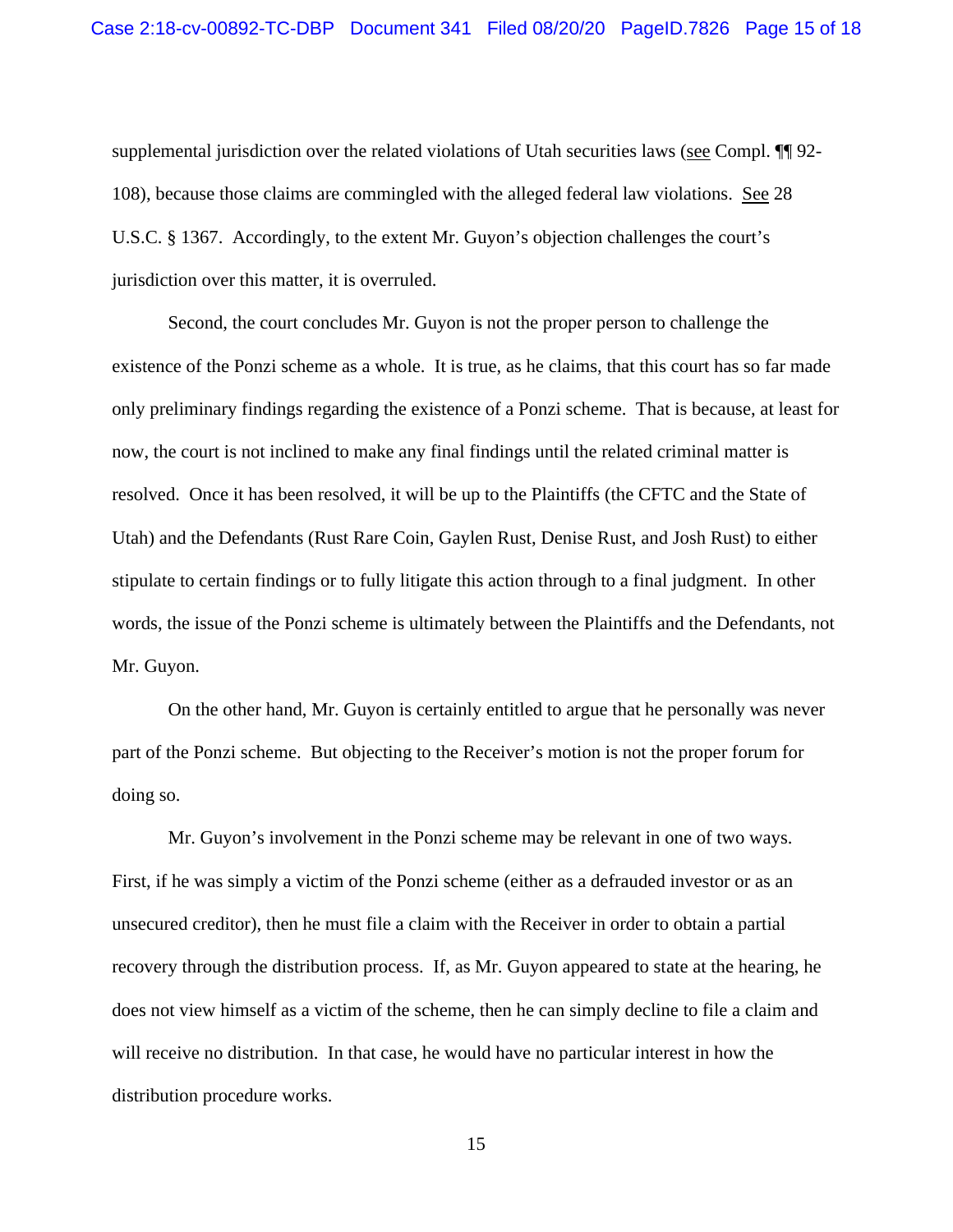Alternatively, Mr. Guyon may actually be a net beneficiary from the Ponzi scheme, meaning he received more in distributions than he invested. If so, the Receiver may file an ancillary action against Mr. Guyon to claw back some of the pre-Receivership distributions that Mr. Guyon received.<sup>11</sup> If the Receiver files such an action, then Mr. Guyon can raise his argument that he was not part of the Ponzi scheme in that case. Either way, his objection is not proper at this time.

 Next, Mr. Guyon objects to the court's order appointing the Receiver, arguing that the order deprived him of his right to obtain a recovery from Rust Rare Coin through other means. In particular, Mr. Guyon objects to that part of the court's order that prohibited anyone, including creditors, from filing a bankruptcy petition. (See ECF No. 22 at  $\P$  35(a).) Mr. Guyon argues that had this matter gone to bankruptcy, a creditors committee could have been created to oversee the operation of the Rust Rare Coin businesses. That way, Rust Rare Coin could have continued to make a profit even while the investigation was ongoing. Instead, the Receiver elected to liquidate all of the Rust Rare Coin businesses, which Mr. Guyon believes has limited the size of the recovery available to the victims of Rust Rare Coin.

 Mr. Guyon misrepresents the breadth of the court's order. The court ordered that no bankruptcy petition be filed "except by leave of the court." (Id. at ¶ 35.) Mr. Guyon or any of the other creditors could have moved to intervene in the suit and filed a motion for permission to move this matter to the bankruptcy court instead. They elected not to do so. Mr. Guyon cannot now complain about the choices the Receiver has made to liquidate the estate when he never

 $<sup>11</sup>$  The Receiver's counsel represented during the hearing that the Receiver had not yet decided whether to pursue an</sup> ancillary action against Mr. Guyon.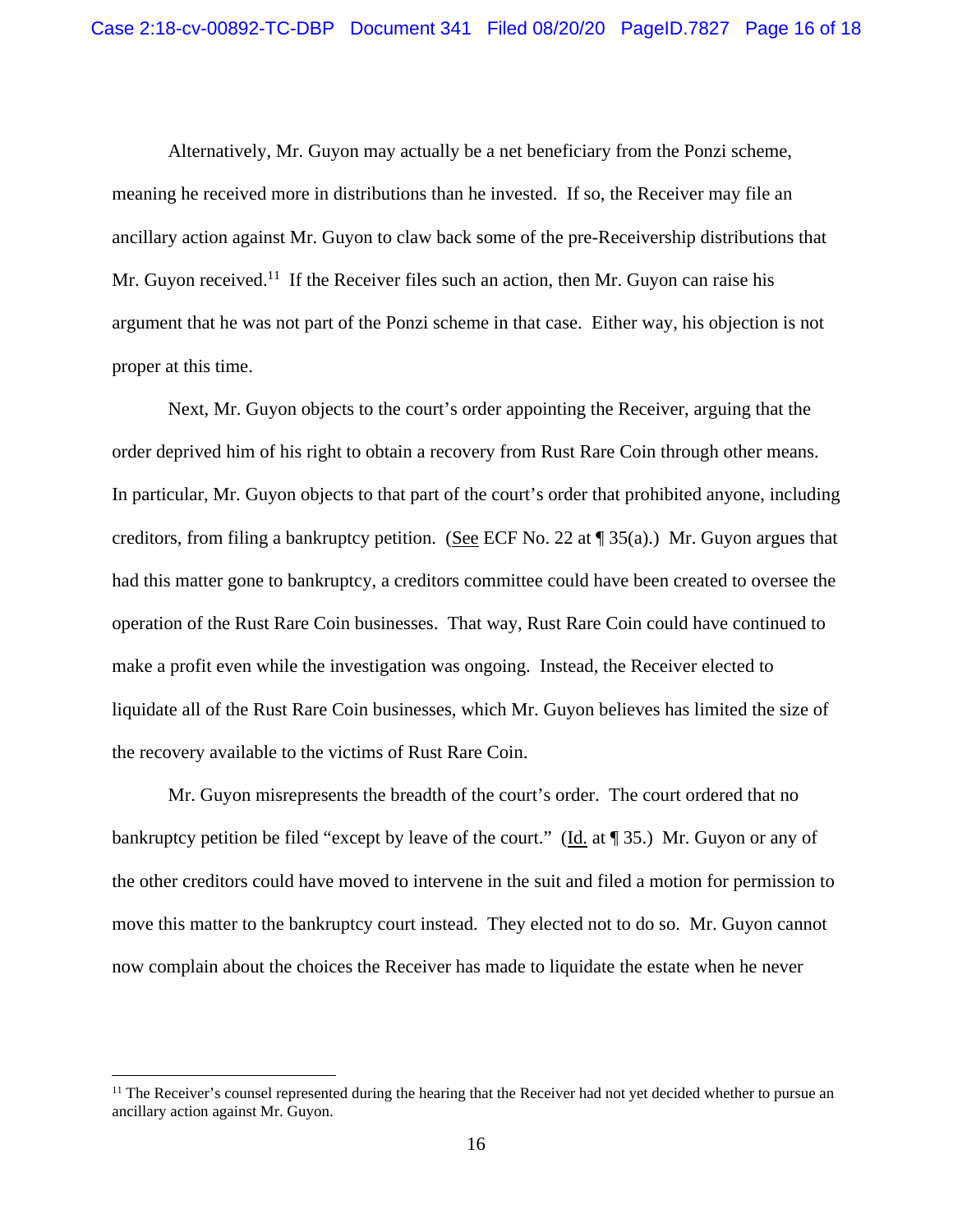moved earlier to have the distribution of the estate overseen by a different judge or a different venue.

 Finally, Mr. Guyon asks the court to certify three questions to the Utah Supreme Court. Each of these questions involves what presumptions or standards of proof apply to determining whether a Ponzi scheme exists. Again, to the extent these questions are related to proving that there was no Ponzi scheme at all in this case, these issues should be raised by the Plaintiffs or the Defendants, not Mr. Guyon. If, on the other hand, these questions are related to proving that Mr. Guyon personally was not a victim of the Ponzi scheme, then he may raise the issue in an ancillary suit if such a suit is filed against him.<sup>12</sup>

For all of the above reasons, Mr. Guyon's objection is overruled.

 At the hearing, Mr. Guyon noted that he had requested certain discovery from the Receiver and that the Receiver and Mr. Guyon had agreed to delay resolving their discovery dispute until after this order was issued. Copies of Mr. Guyon's request for production of documents and request for admissions were attached to his objection. (See Ex. 4 to ECF No. 325-12.) The court makes no findings regarding the appropriateness of these requests. To the extent Mr. Guyon still seeks discovery, he and the Receiver's counsel should meet and confer regarding what, if any, discovery is appropriate in light of this order. In the event of any dispute, discovery motions will be heard by Chief Magistrate Judge Dustin Pead.

//

//

//

 $12$  This is not to say that the court would necessarily agree to certify the questions if they were raised in an ancillary suit, merely that the issue could be fully briefed and reviewed at that time.